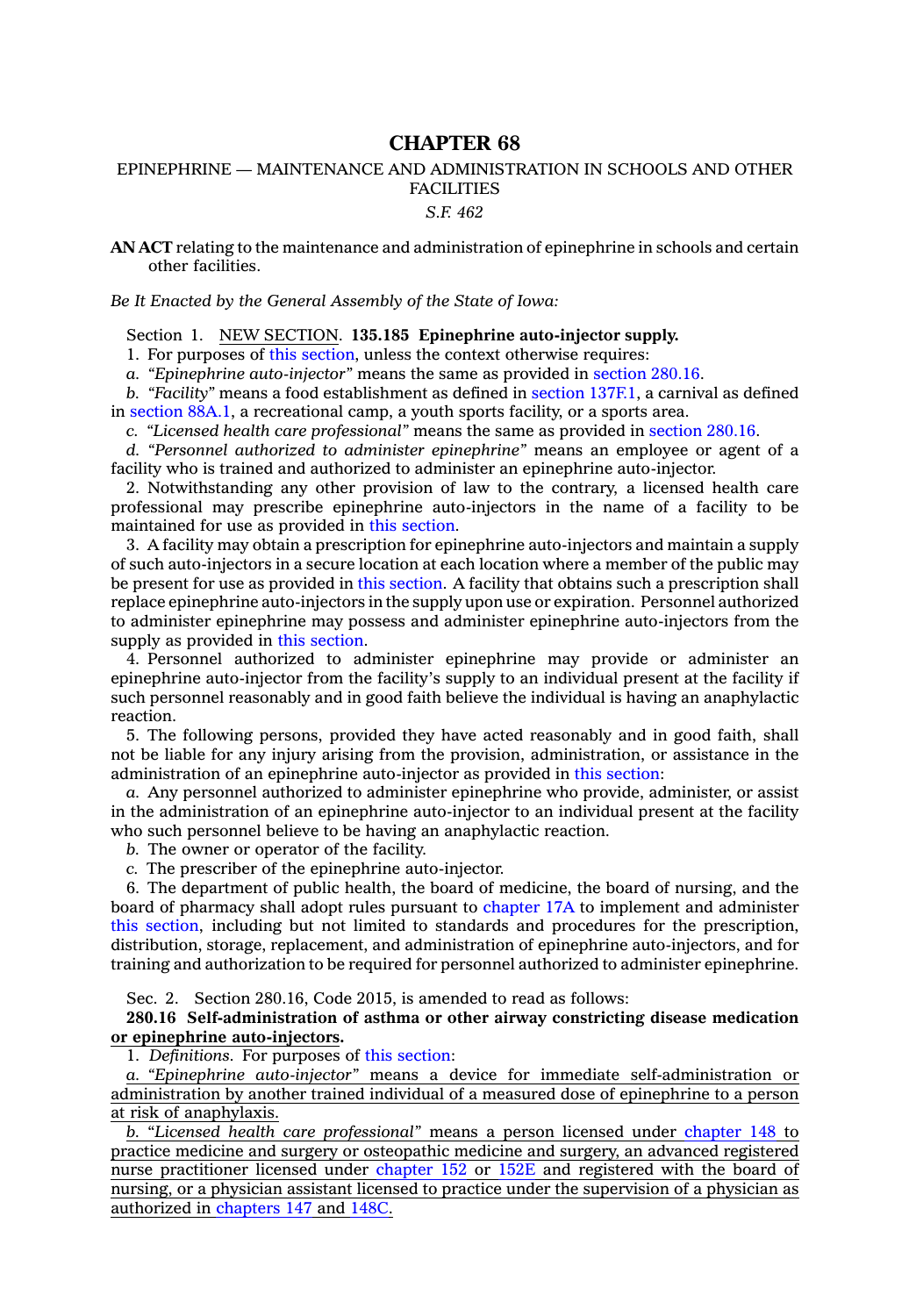*a. c. "Medication"* means <sup>a</sup> drug that meets the definition provided in [section](https://www.legis.iowa.gov/docs/code/2015/126.2.pdf) 126.2, [subsection](https://www.legis.iowa.gov/docs/code/2015/126.2.pdf) 8, has an individual prescription label, is prescribed by <sup>a</sup> physician licensed health care professional for <sup>a</sup> student, and pertains to the student's asthma or other airway constricting disease or risk of anaphylaxis.

*b. "Physician"* means <sup>a</sup> person licensed under [chapter](https://www.legis.iowa.gov/docs/code/2015/148.pdf) 148, or <sup>a</sup> physician's assistant, advanced registered nurse practitioner, or other person licensed or registered to distribute or dispense <sup>a</sup> prescription drug or device in the course of professional practice in this state in accordance with section [147.107](https://www.legis.iowa.gov/docs/code/2015/147.107.pdf), or <sup>a</sup> person licensed by another state in <sup>a</sup> health field in which, under Iowa law, licensees in this state may legally prescribe drugs.

*c. d. "Self-administration"* means <sup>a</sup> student's discretionary use of medication prescribed by <sup>a</sup> physician licensed health care professional for the student.

2. The board of directors of <sup>a</sup> school district and the authorities in charge of an accredited nonpublic school shall permit the self-administration of medication by <sup>a</sup> student with asthma or other airway constricting disease or the use of an epinephrine auto-injector by <sup>a</sup> student with <sup>a</sup> risk of anaphylaxis if the following conditions are met:

*a.* The student's parent or guardian provides to the school written authorization for the self-administration of medication or for the use of an epinephrine auto-injector.

*b.* The student's parent or guardian provides to the school <sup>a</sup> written statement from the student's physician licensed health care professional containing the following information:

(1) The name and purpose of the medication or epinephrine auto-injector.

(2) The prescribed dosage.

(3) The times at which or the special circumstances under which the medication or epinephrine auto-injector is to be administered.

*c.* The parent or guardian and the school meet the requirements of [subsection](https://www.legis.iowa.gov/docs/code/2015/280.16.pdf) 3.

3. The school district or accredited nonpublic school shall notify the parent or guardian of the student, in writing, that the school district or accredited nonpublic school and its employees are to incur no liability, except for gross negligence, as <sup>a</sup> result of any injury arising from self-administration of medication or use of an epinephrine auto-injector by the student. The parent or guardian of the student shall sign <sup>a</sup> statement acknowledging that the school district or nonpublic school is to incur no liability, except for gross negligence, as <sup>a</sup> result of self-administration of medication or use of an epinephrine auto-injector by the student. A school district or accredited nonpublic school and its employees acting reasonably and in good faith shall incur no liability for any improper use of medication or an epinephrine auto-injector as defined in this [section](https://www.legis.iowa.gov/docs/code/2015/280.16.pdf) or for supervising, monitoring, or interfering with <sup>a</sup> student's self-administration of medication or use of an epinephrine auto-injector as defined in this [section](https://www.legis.iowa.gov/docs/code/2015/280.16.pdf).

4. The permission for self-administration of medication or use of an epinephrine auto-injector is effective for the school year for which it is granted and shall be renewed each subsequent school year upon fulfillment of the requirements of this [section](https://www.legis.iowa.gov/docs/code/2015/280.16.pdf). However, the parent or guardian shall immediately notify the school of any changes in the conditions listed under [subsection](https://www.legis.iowa.gov/docs/code/2015/280.16.pdf) 2.

5. Provided that the requirements of this [section](https://www.legis.iowa.gov/docs/code/2015/280.16.pdf) are fulfilled, <sup>a</sup> student with asthma or other airway constricting disease may possess and use the student's medication and <sup>a</sup> student with <sup>a</sup> written statement from <sup>a</sup> licensed health care professional on file pursuant to [subsection](https://www.legis.iowa.gov/docs/code/2015/280.16.pdf) 2, paragraph *"a"*, may use an epinephrine auto-injector while in school, at school-sponsored activities, under the supervision of school personnel, and before or after normal school activities, such as while in before-school or after-school care on school-operated property. If the student misuses this privilege, the privilege may be withdrawn. A school district or nonpublic school shall notify <sup>a</sup> student's parent or guardian before withdrawing the privilege to use an epinephrine auto-injector.

6. Information provided to the school under [subsection](https://www.legis.iowa.gov/docs/code/2015/280.16.pdf) 2 shall be kept on file in the office of the school nurse or, in the absence of <sup>a</sup> school nurse, the school's administrator.

7. The Iowa braille and sight saving school, the state school for the deaf, and the institutions under the control of the department of human services as provided in [section](https://www.legis.iowa.gov/docs/code/2015/218.1.pdf) 218.1 are exempt from the provisions of this [section](https://www.legis.iowa.gov/docs/code/2015/280.16.pdf).

Sec. 3. NEW SECTION. **280.16A Epinephrine auto-injector supply.**